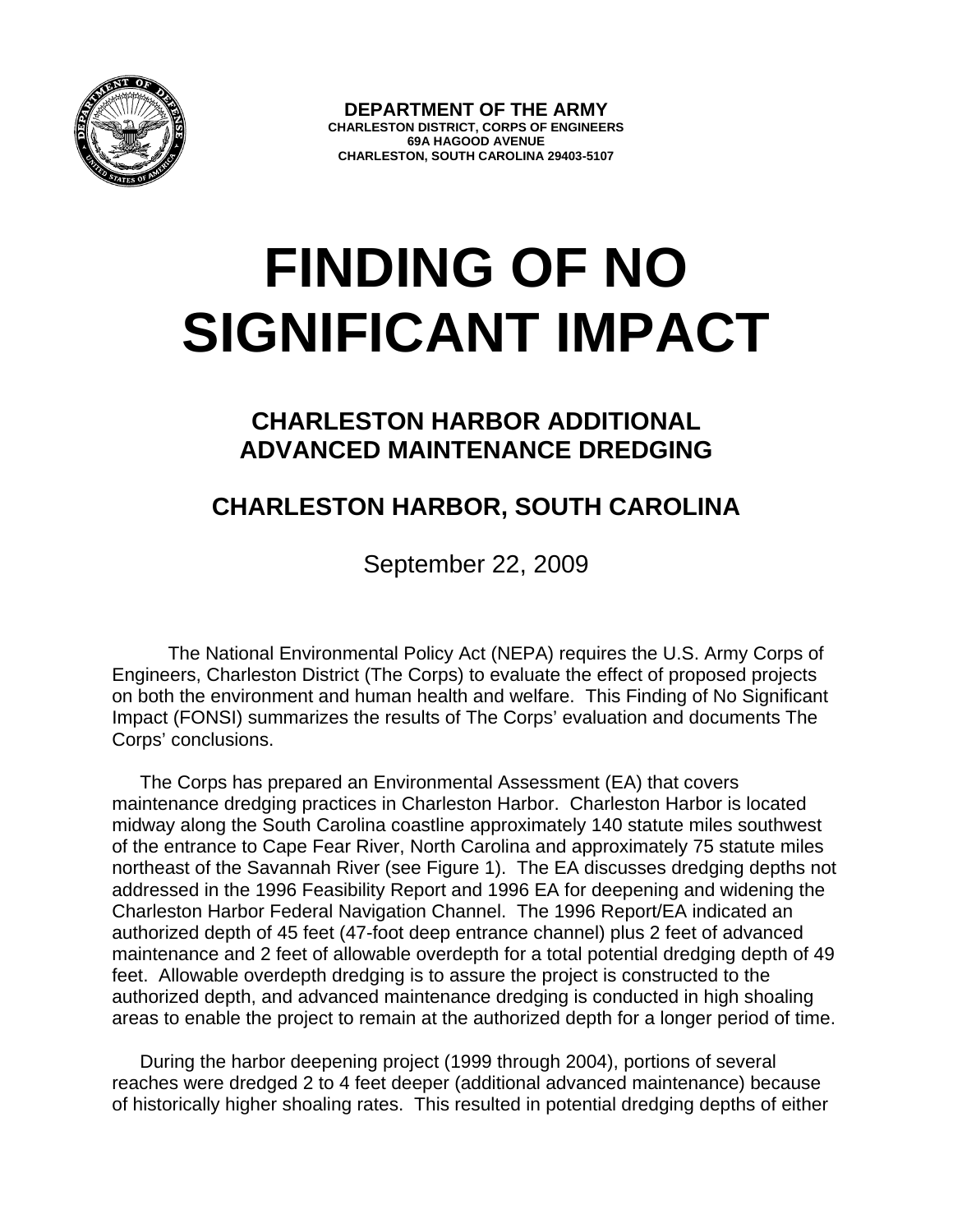51 feet or 53 feet in those areas. Since completion of the harbor deepening project in 2004, maintenance dredging, including the additional advanced maintenance, has been performed on a 12 to 18 month frequency. This additional advanced maintenance in the higher shoaling areas was not addressed in the 1996 Report/EA and is the reason for the Charleston Harbor Additional Maintenance Dredging EA, 2009.

Based on recent dredging projects, the anticipated average annual maintenance dredging needs for Charleston Harbor are approximately 2,200,000 cubic yards. About 1,360,000 cubic yards of this total go to the EPA designated Charleston Ocean Dredged Material Disposal Site (ODMDS), of which, about 310,000 cubic yards is from the additional advanced maintenance areas. About 840,000 cubic yards of the total go to the Clouter Creek Disposal Area, of which, about 330,000 cubic yards are from the additional advanced maintenance areas. These annual volumes should average the same for the foreseeable future.

The Corps evaluated two alternatives in the EA: No Action and the Proposed Project. Both alternatives will use the same dredging methods and the same disposal locations and are expected to result in the same quantity of material being dredged.

- **No Action** The no action alternative is what was discussed in the 1996 Report/EA. As indicated above, those documents covered a project depth of 45 feet plus 2 feet of advanced maintenance and 2 feet of allowable overdepth (45+2+2) for a total potential dredging depth of 49 feet (2 feet deeper in the entrance). However because of higher shoaling rates in certain areas, a portion of the harbor would need to be dredged as frequently as twice per year to maintain the authorized depth and allow efficient ship navigation. This would result in an increased annual cost of about \$2,085,000 primarily due to more frequent mobilization of dredging equipment and a higher unit cost.
- **Proposed Project** For the proposed project, most of the project would be maintained to a project depth of 45 feet plus 2 feet of advanced maintenance and 2 feet of allowable overdepth (45+2+2). Due to higher shoaling rates, portions of the following reaches would continue to be maintained to either 45 feet plus 4 feet of advanced maintenance and 2 feet of allowable overdepth (45+4+2) or 45 feet plus 6 feet of advance maintenance and 2 feet of allowable overdepth (45+6+2): Ordnance Reach and Turning Basin, Lower Wando River, Wando Turning Basin, and Lower Town Creek Reach are all dredged 2 feet deeper (i.e. 45+4+2); and Drum Island Reach is dredged 4 feet deeper (i.e. 45+6+2). These areas with higher shoaling rates are indicated in Figure 2. The additional advance maintenance dredging will enable the harbor to continue to be maintained on a 12-18 month frequency. This will result in a decreased annual cost of about \$2,085,000 compared to the no action alternative primarily due to less frequent mobilization of dredging equipment and a lower unit cost.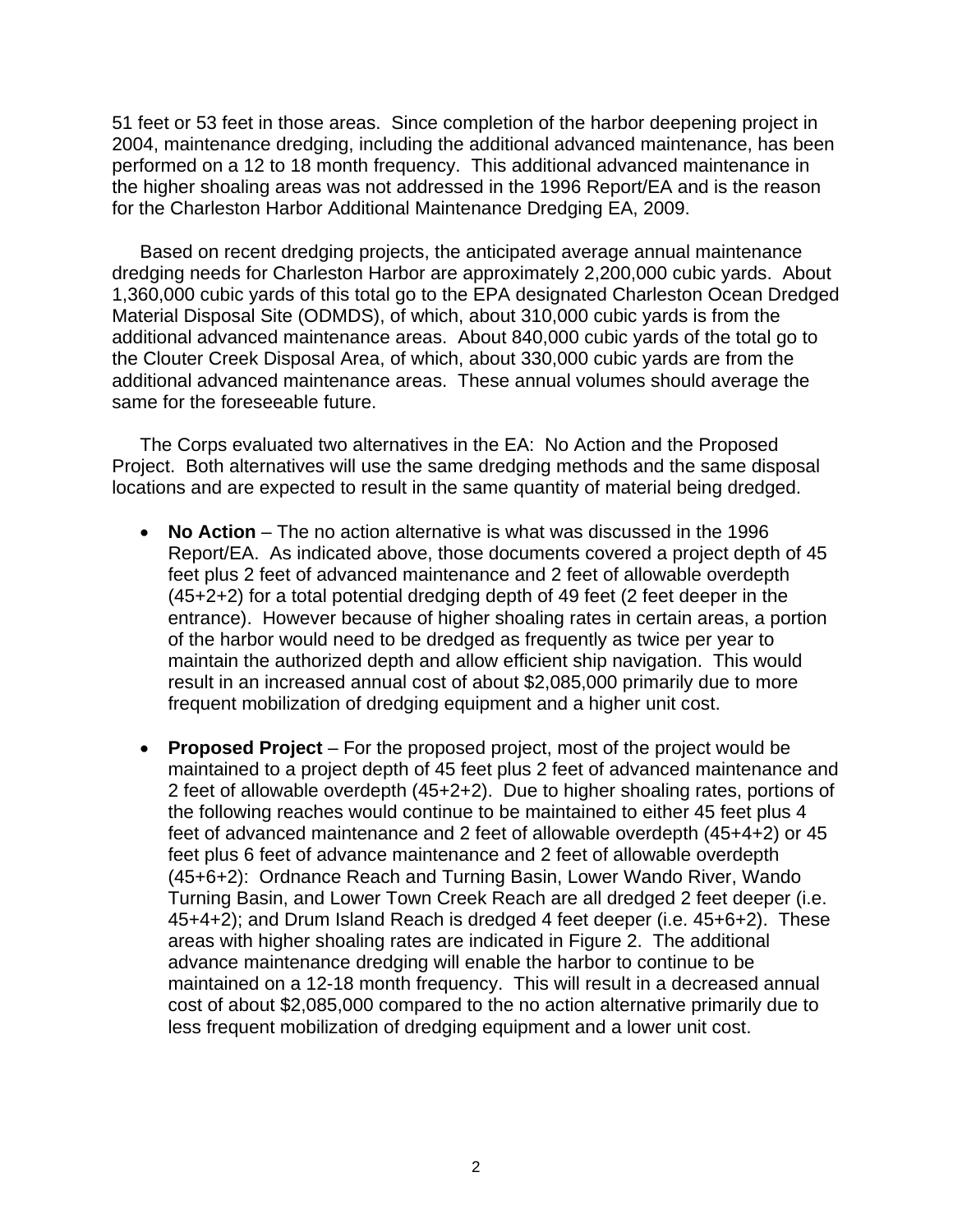The Corps' criteria for evaluating the effect of both the no action alternative and the proposed project included the following:

- **Wetlands**: No adverse affect on wetlands are expected as a result of implementing either the no action alternative or the proposed project.
- **Water Quality**: A short-term increase in turbidity will occur during dredging activities associated with both alternatives. However, because of the more frequent dredging associated with the no action alternative, these turbidity increases would occur more often if the proposed project is not implemented. The temporary impact to water quality resulting from the proposed project was determined to be of short duration and cause minimal temporary disturbance to water quality.
- **Cultural Resources**: No effects on cultural resources are expected as a result of implementing either the no action alternative or the proposed project.
- **Threatened and Endangered Species**: There is a minor risk to threatened and endangered species as a result of implementing either the no action alternative or the proposed project. Either alternative may affect but is not likely to adversely affect threatened and endangered species. However, the risk is slightly higher resulting from the more frequent dredging associated with the no action alternative.
- **Benthic Organisms**: There will be impacts to benthic organisms associated with both the no action alternative and the proposed project. However, the impacts to benthic organisms will be greater as a result of the no action alternative. The impact to benthic organisms resulting from the proposed project was determined to cause a temporary disturbance that would result in short term minimal impacts to benthic populations.
- **Fisheries**: There is a potential impact to fisheries associated with both the no action alternative and the proposed project. However, the impacts to fisheries will be greater as a result of the no action alternative. The impact to fisheries due to the proposed project was determined to result in minimal impacts to overall fisheries populations.
- **Socioeconomic**: No adverse affect on socioeconomic conditions are expected as a result of implementing either the no action alternative or the proposed project.
- **Air Quality**: There will be a minor impact to air quality as a result of implementing either the no action alternative or the proposed project. However, the impact is slightly higher resulting from the more frequent dredging associated with the no action alternative.
- **Cumulative Impacts**: There are some cumulative impacts associated with both the no action alternative and the proposed project. However, the cumulative impacts will be greater as a result of the no action alternative. The cumulative impacts resulting from the proposed project were determined to be negligible.

Because the additional advanced maintenance areas have already been dredged and have been maintained at the same time as routine maintenance events, no significant environmental impacts are expected from continuing this dredging practice. In addition, if the proposed project is implemented, dredges will be in the harbor less frequently, resulting in fewer impacts compared to the no action alternative.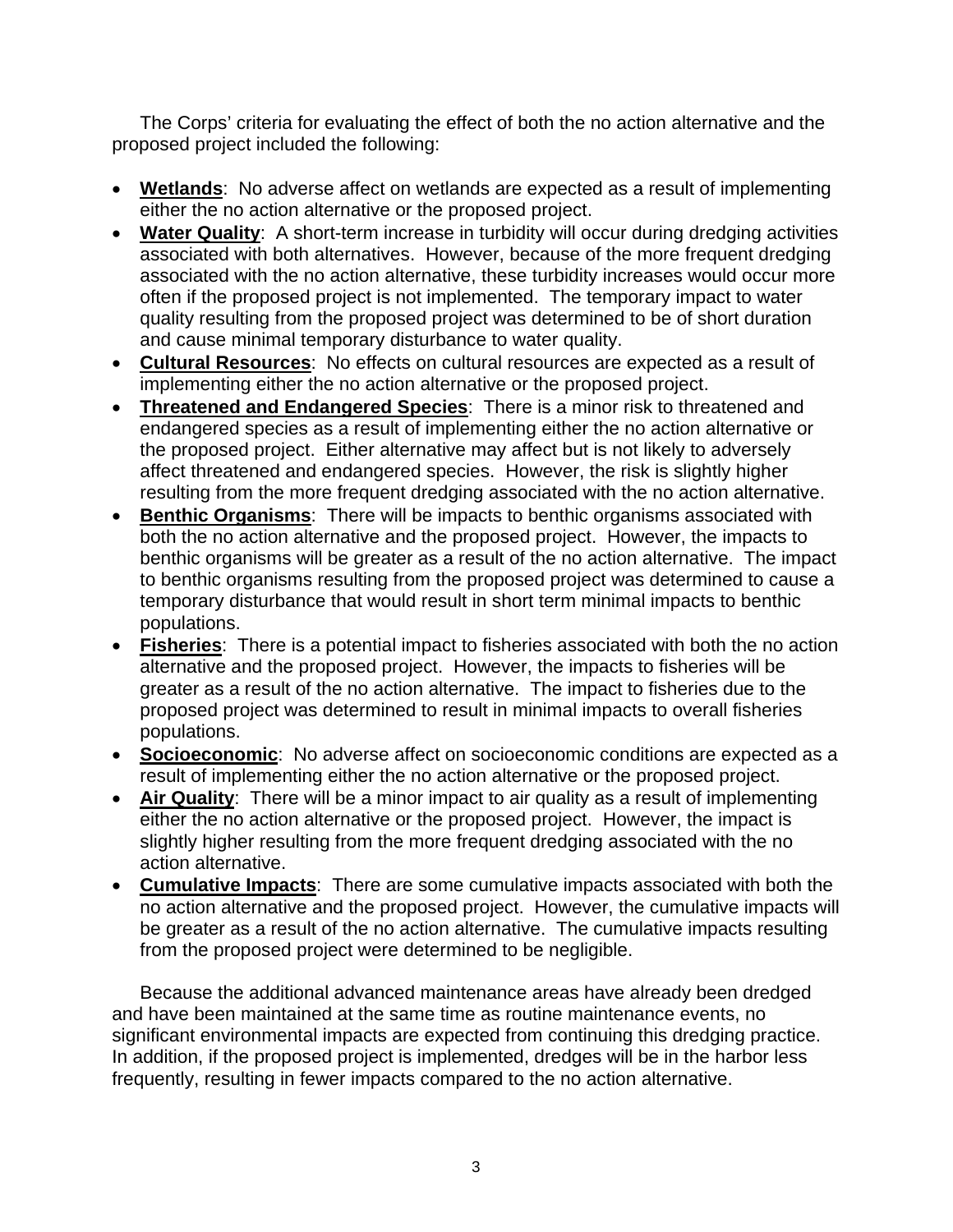Implementing the proposed action will also result in an average annual savings in dredging costs of approximately \$2,085,000 compared to the no action alternative. Therefore, the proposed project is recommended for long-term maintenance of Charleston Harbor.

A draft EA and FONSI were distributed in July 2009 for a 30 day comment period. No substantial adverse comments were received. Therefore, the Corps' findings are that the proposed project does not Significantly adversely affect the environment or human health and welfare and, therefore, preparation of an Environmental Impact Statement is not warranted. The full Environmental Assessment can be downloaded from the internet at http://www.sac.usace.army.mil/?action=environmenta/.assessment or a copy may be obtained by contacting Mr. Alan Shirey by telephone at (843) 329- 8166 or by e-mail at alan.d.shirey@usace.army.mil. The 1996 Feasibility Study and 1996 EA can also be downloaded from the internet at the same site listed above.

Date 24 September 2009

/// Jason A. Kirk  $P.E.$ 

Lieutenant Colonel, EN Commander, U.S. Army Engineer District, **Charleston**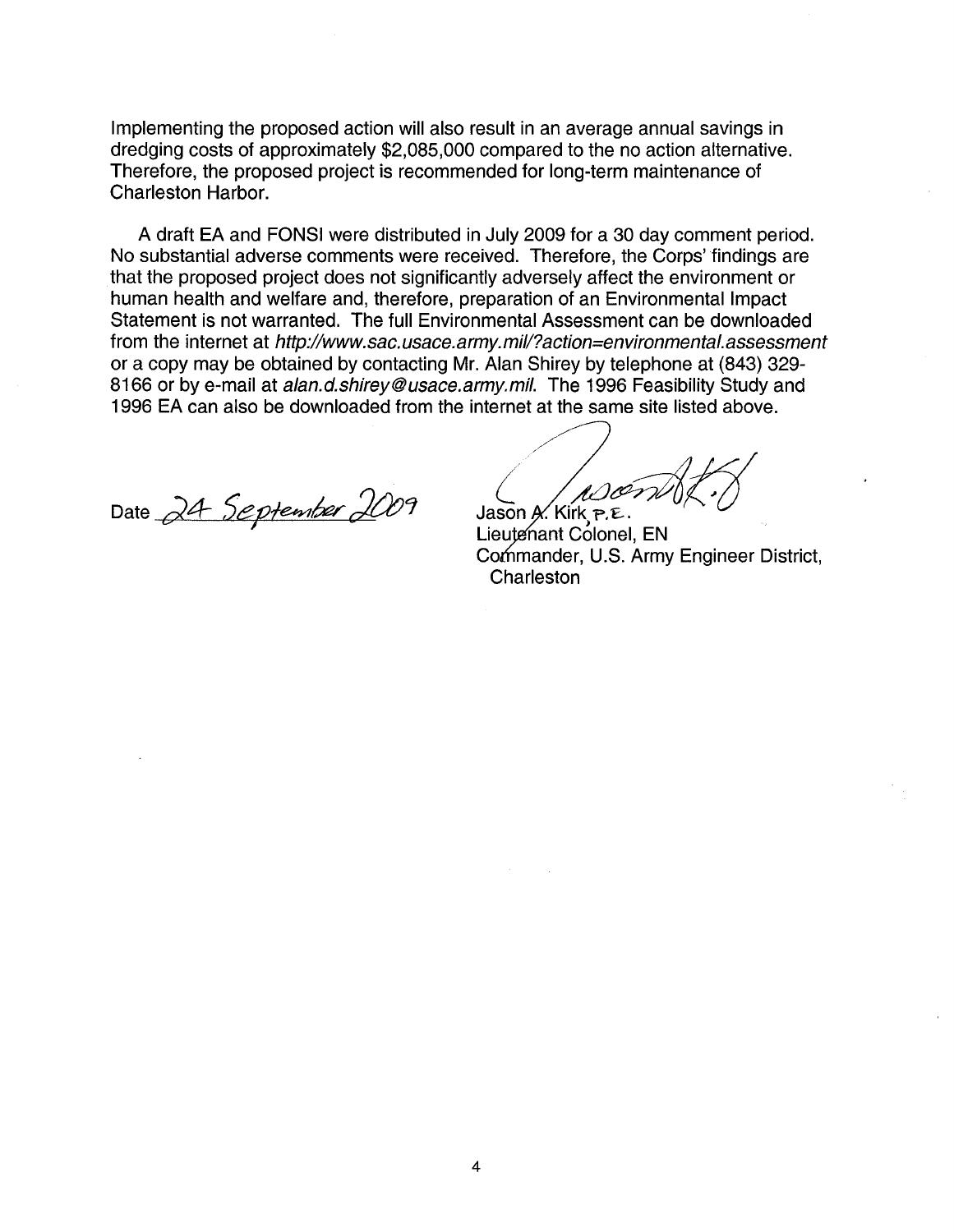